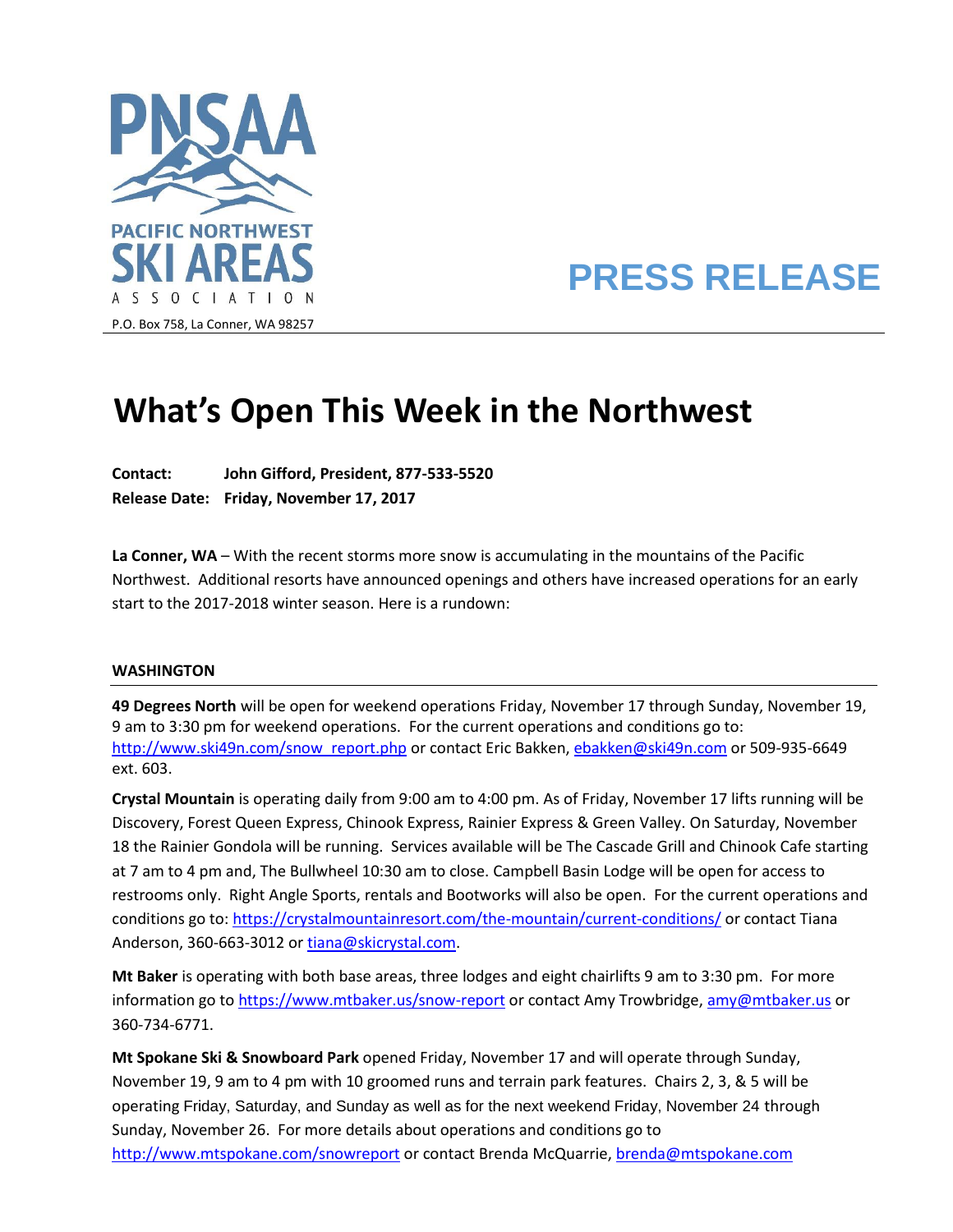#### or 509-238-7011.

**Stevens Pass Mountain Resort** began their 80th winter season this week. Lifts operating Friday, November 17 are Brooks, Daisy, Hogsback and Skyline from 9 am to 4 pm. On Saturday, November 18 and Sunday, November 19 Tye Mill will be added to the line-up, conditions permitting. Additionally, services include restaurants - Cascadian Kitchen for breakfast and lunch, T-Bar Market, The Bull's Tooth and Hotshots Espresso - plus retail shops, rentals and lessons will be available. For more operations and conditions information go to<https://www.stevenspass.com/site> or contact Chris Danforth, [christopher.danforth@stevenspass.com](mailto:christopher.danforth@stevenspass.com) or 206-812-7856.

**White Pass** will open for the 2017-2018 winter season on Saturday, November 18 & Sunday, November 19, 9 am to 4 pm. Both surface lifts, Great White, Far East, #4 Chair and Basin Quad will be operating. The resort will be closed Monday - Wednesday then reopen on Thanksgiving Day, November 23 for daily operation. For conditions and operation updates visit [www.skiwhitepass.com](http://www.skiwhitepass.com/) or contact Kathleen Goyette, [kat@skiwhitepass.com](mailto:kat@skiwhitepass.com) or 509-945-3189.

### **OREGON**

**Mt Bachelor** is opening for the 2017-2018 winter season on Saturday, November 18**.** Conditions permitting, three lifts – Pine Marten, Skyliner and Sunshine Accelerator – will operate from 9:00 am to 4:00 pm providing access to terrain for skiers and snowboarders of all abilities. A limited selection of guest services will be available opening weekend including food and beverages, equipment rentals, lessons and the Gravity Sports shop. Nordic Center will also plan to open for the season Saturday, November 18 with grooming planned for the upper Nordic trails. For more information on operations and conditions go to <http://www.mtbachelor.com/conditions-report/> or contact Drew Jackson, [djackson@mtbachelor.com](mailto:djackson@mtbachelor.com) or 541-693-0953.

Mt Hood Meadows will kick off their 50<sup>th</sup> Anniversary with a Preview Weekend Saturday, November 18 and Sunday, November 19. Lifts scheduled to operate 9 am to 4 pm include at least two high speed quads - the Mt. Hood and Shooting Star express lifts - plus Buttercup, Easy Rider and the Ballroom Carpet. Amenities available include adult and children's lessons, daycare, ski and snowboard equipment rentals. The ski area is scheduled to operate daily beginning Friday, November 24. For more about operations and conditions go to <https://www.skihood.com/the-mountain/conditions> or contact Dave Tragethon, [Dave.Tragethon@skihood.com](mailto:Dave.Tragethon@skihood.com) or call 971-373-8111.

**Mt Hood Skibowl** will open Saturday, November 18 for Day Tubing 10am - 4pm and Cosmic Tubing 5pm - 11pm and on Sunday, November 19 for Day Tubing 10am - 4pm. For additional details go to [www.skibowl.com](http://www.skibowl.com/) or contact Karen Norton[, knorton@skibowl.com](mailto:knorton@skibowl.com) or 971.274.3165.

**Timberline** is operating lifts 7 days a week from 9am-4pm, conditions permitting. For more details and conditions go to[: http://www.timberlinelodge.com/conditions/](http://www.timberlinelodge.com/conditions/) or contact John Burton, [jburton@timberlinelodge.com,](mailto:jburton@timberlinelodge.com) (503) 272-3345.

#### **IDAHO**

**Lookout Pass** is open for weekend operations Friday, November 17 through Sunday, November 19, 9am-4pm. Rentals and lessons will be available. The base lodge will be open for food service, and the bar serving